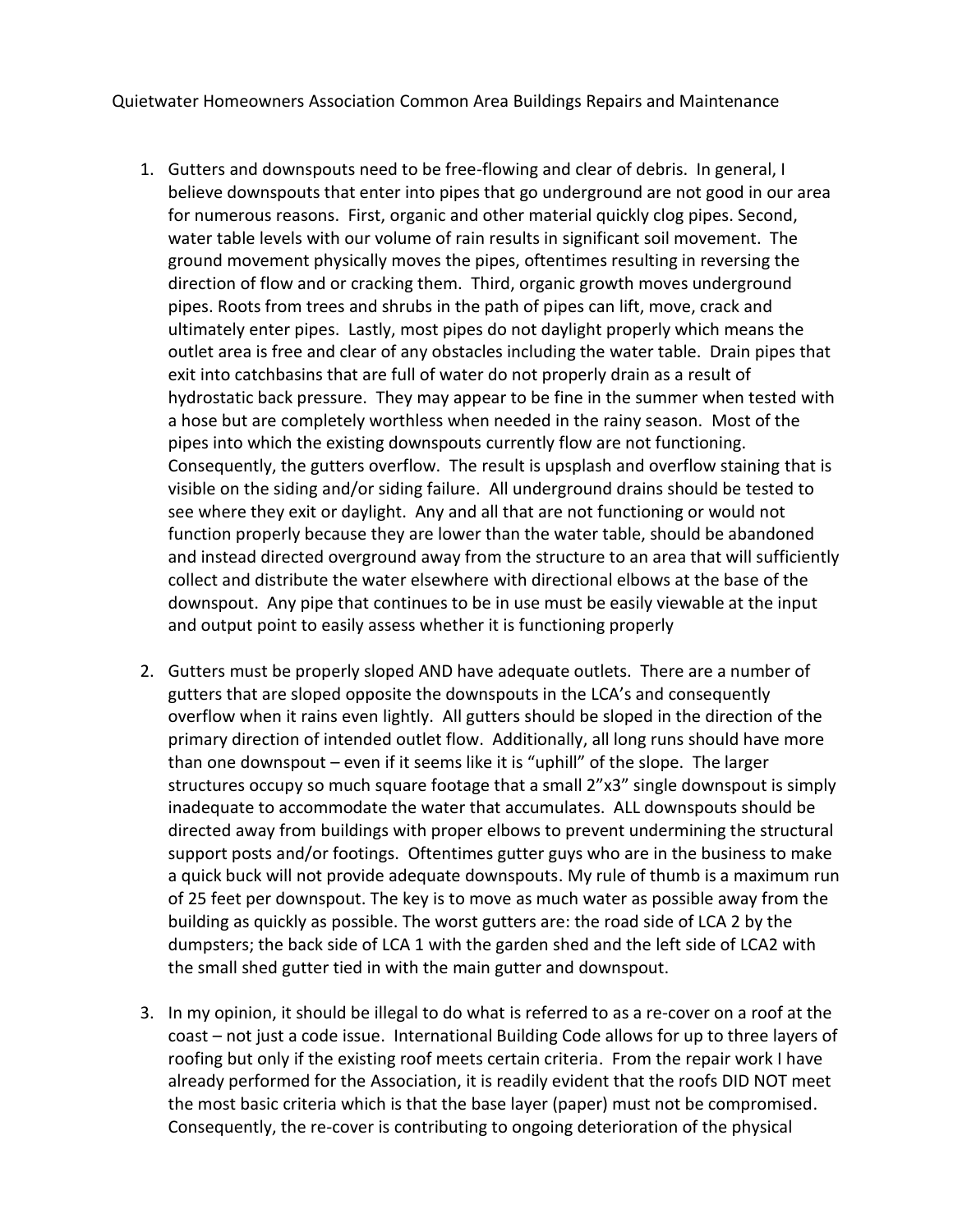structures including work recently completed. The root causes of the roof failures were not corrected – they were simply covered up. Specifically, the original tar paper at the lower eaves and on the edges has failed. The lack of rake and eave flashing permits water infiltration and capillary draw of water into the roof structure (tongue & groove fir "car decking"). I urge the Association to reject any temptation to "save" money when addressing roof replacement. In general, roofing life will be at most half of the rating specified by the manufacturer. In other words, a 50 year roof will be good for 25 years, 30 for 15, etc. This is a simple matter of physics. Products are tested with a specified rainfall of about 30" per year. Yachats averages around 87 inches. Every time it rains, granules are released from the roofing and expose more of the shingle to damaging elements including UV rays, wind and water. In a re-cover situation in our high moisture environment, the lower levels of roofing that become saturated effectively boil as the sun comes out and heats the roof. As that moisture attempts to escape, it damages the layer above and reduces the life of the newer roof by at least 50%. Consequently, the "cost savings" to re-cover results in a real cost of a premature replacement at around 12 to fifteen years (oftentimes even less) on a fifty year roof. This is bad for owners and even worse for the environment. This does not even consider the building damage cost. Currently, I believe the roofs on LCA 3 and LCA 4 are beyond their economic life. They should be replaced before further building damage occurs and in no way should the Association allow a contractor do anything less than a completed tear off and the new roof should be applied using stainless steel flashings and fasteners without exception.

- 4. Eliminate moss on roofs as quickly as possible before large build-up. Most roofing comes with algae and moss inhibitor imbedded in the shingles. Unfortunately, these chemicals are washed away with each rain and as mentioned in #3 above, they are released more quickly as a function of higher volumes of water flowing over the shingles. I have researched numerous products and have concluded through discussion with Oregon State University that the best overall solution is regular application of zinc sulfate. The zinc strips that are currently applied at the ridge of some of the structures works fine up higher on the roof but dissipates to levels that do not inhibit moss growth somewhere between eight and twelve feet from the zinc. Consequently, it is still necessary to augment the zinc strips with an application of something that inhibits growth while at the same time is sensitive to our environment, people and pets. Zinc sulfate meets all of these criteria, however it is necessary to apply on a regular basis as it too will get washed down by rainwater. Another downside to the zinc strips is that they are facenailed so we often see leaks around the nail penetrations that allow water infiltration from the ridge all the way down the roof under all the layers of roofing and paper. Application of zinc sulfate is recommended as a part of regular maintenance on all common buildings.
- 5. We have already repaired many of the barge rafters (exposed boards on the gable or sloped ends of the buildings). Most of this damage is directly attributable to the lack of rake flashing and drip edge metal in addition to the failed tar paper underneath. Water "rolls" around the edges of the shingles and makes direct contact with the trim boards that are attached to the barge rafters that are attached to the end grain of the car decking roof structure. All of these connection points are raw, wood-to-wood contact